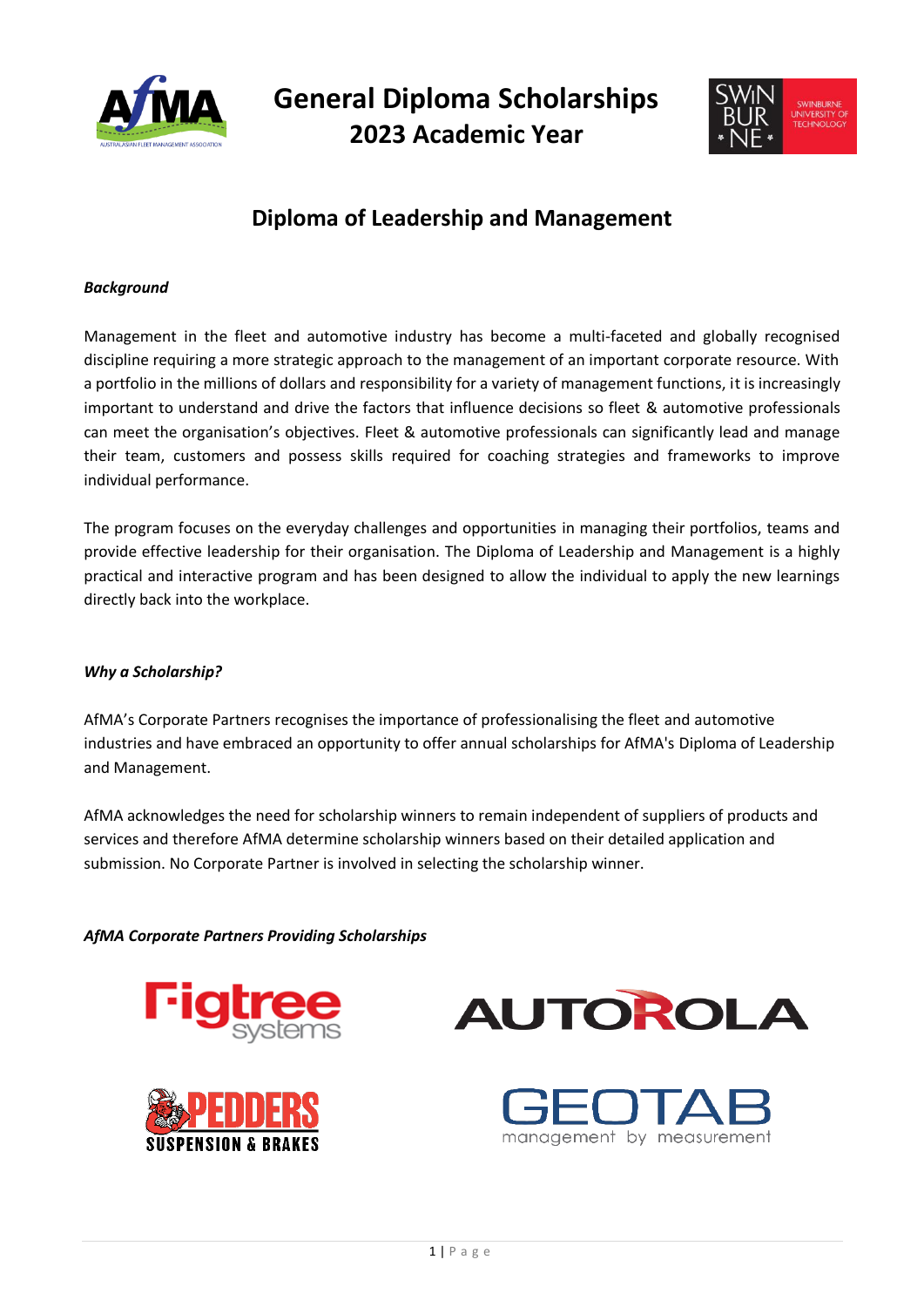

**General Diploma Scholarships 2023 Academic Year**



## **Diploma of Leadership and Management Terms & Conditions**

### **1. ELIGIBILITY**

- 1.1. Scholarships are only available to AfMA Corporate Members Organisations and their employees.
- 1.2. All Supplier Members and Fleet Leasing and/or Management Organisations, either government or private sector are excluded.
- 1.3. Applications must be made using this form available on the AfMA website or contacting the AfMA office on 03 9866 6056 o[r info@afma.org.au](mailto:info@afma.org.au) and submitted by Wednesday 14th December 2022.

### **2. SCHOLARSHIP**

- 2.1. Each scholarship will cover 50% of the Diploma of Leadership and Management program cost per member.
- 2.2. Only one individual from an AfMA Corporate Member Organisation may receive the scholarship per academic year.
- 2.3. A maximum of four (4) scholarships will be awarded for the 2023 academic year.
- 2.4. Provision of the scholarship to successful applicant(s) is subject to:
	- 2.4.1.Successful completion of the Diploma of Leadership and Management.
	- 2.4.2.Applicants must be enrolled in the Diploma of Leadership and Management and commence study in 2023.
	- 2.4.3.Applicants must notify the AfMA office in writing upon completion of the Diploma of Leadership and Management program and provide written evidence of their results.
- 2.5. Payment of the Scholarship will be made by electronic transfer into the applicant's nominated account within 30 days of receipt of the above documentation.

#### **3. NOTIFICATION**

- 3.1. Applicants will be notified of AfMA's decision within 4 weeks of the application deadline COB Wednesday 14<sup>th</sup> December 2022.
- 3.2. AfMA's decision is final, and no discussion or correspondence will be entered into regarding the process and/or decision.